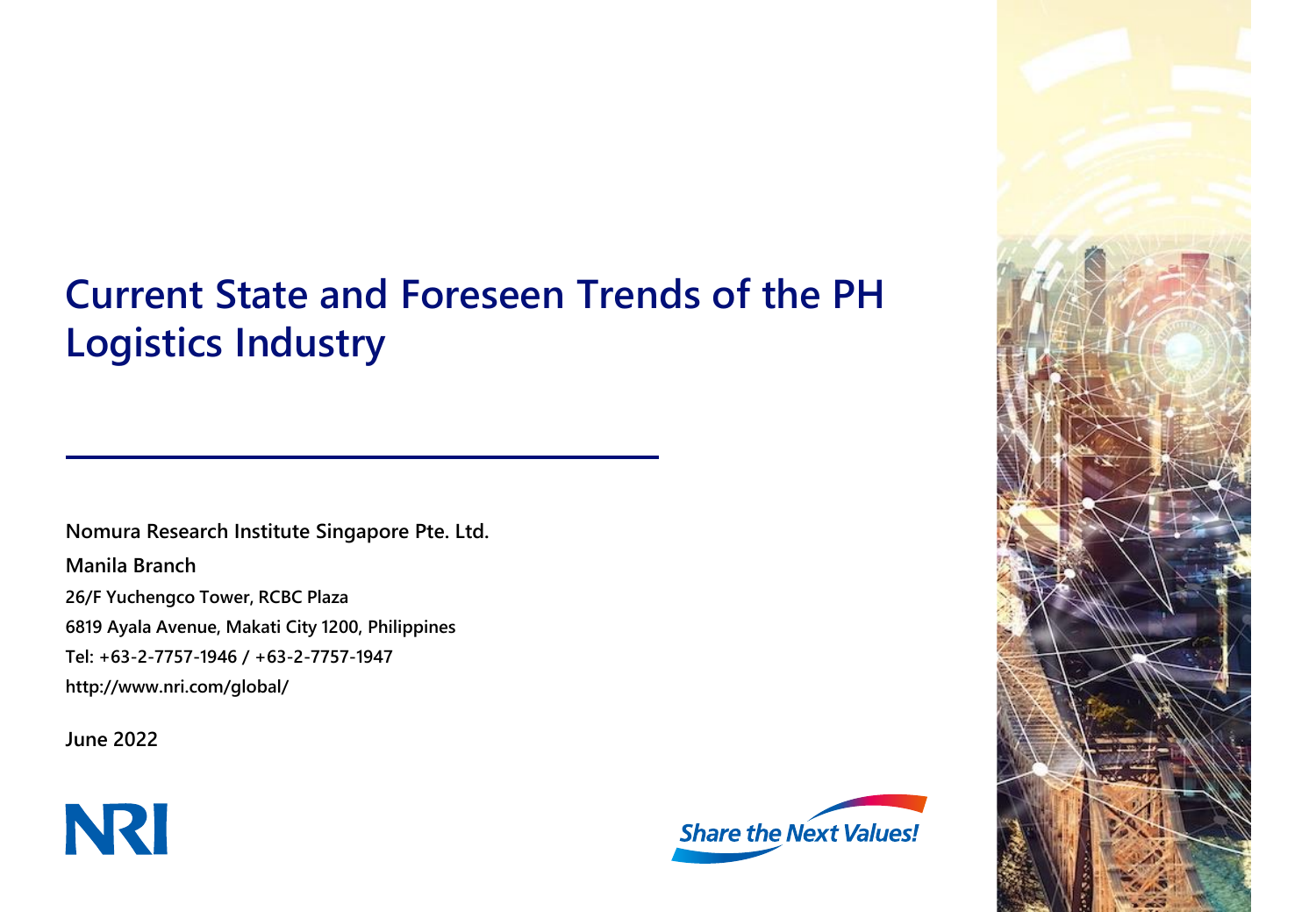# **Philippine Logistics Summary**

# **The Philippine logistics sector has high potential for growth and consolidation thanks to recent amendments to legislation and continued investments.**

**Local players have been focusing their efforts on providing specific logistic services.** Instead of offering end-to-end services that require heavy financial and technological investments, new entrants to the market tend to focus on specific services throughout the value chain to remain competitive in the logistics space.



Market Structure



**The Philippine logistics is being primed for market consolidation due to the relaxed foreign ownership restrictions.**

The top 10 players only comprise 10% of total market share, highlighting the potential for consolidation through mergers and acquisitions especially by foreign investors looking to capitalize on the revised foreign ownership restriction laws.



**The private and public sectors have been collaborating to improve on the Philippine logistics space.**

Easing of foreign ownership restrictions as well as the continued government spending on public infrastructures could incentivize more investments in the logistics sector. The private sector has also been investing especially on new technologies to improve on the quality of their services.



**Entry of foreign players can result in technology transfer that can improve and expand services.**

With the expected entry of more foreign competitors, players will be incentivized to improve and expand on their services resulting in faster delivery times and integration of new offerings such as cold chain.

Challenges and Responses

Foreseen Trends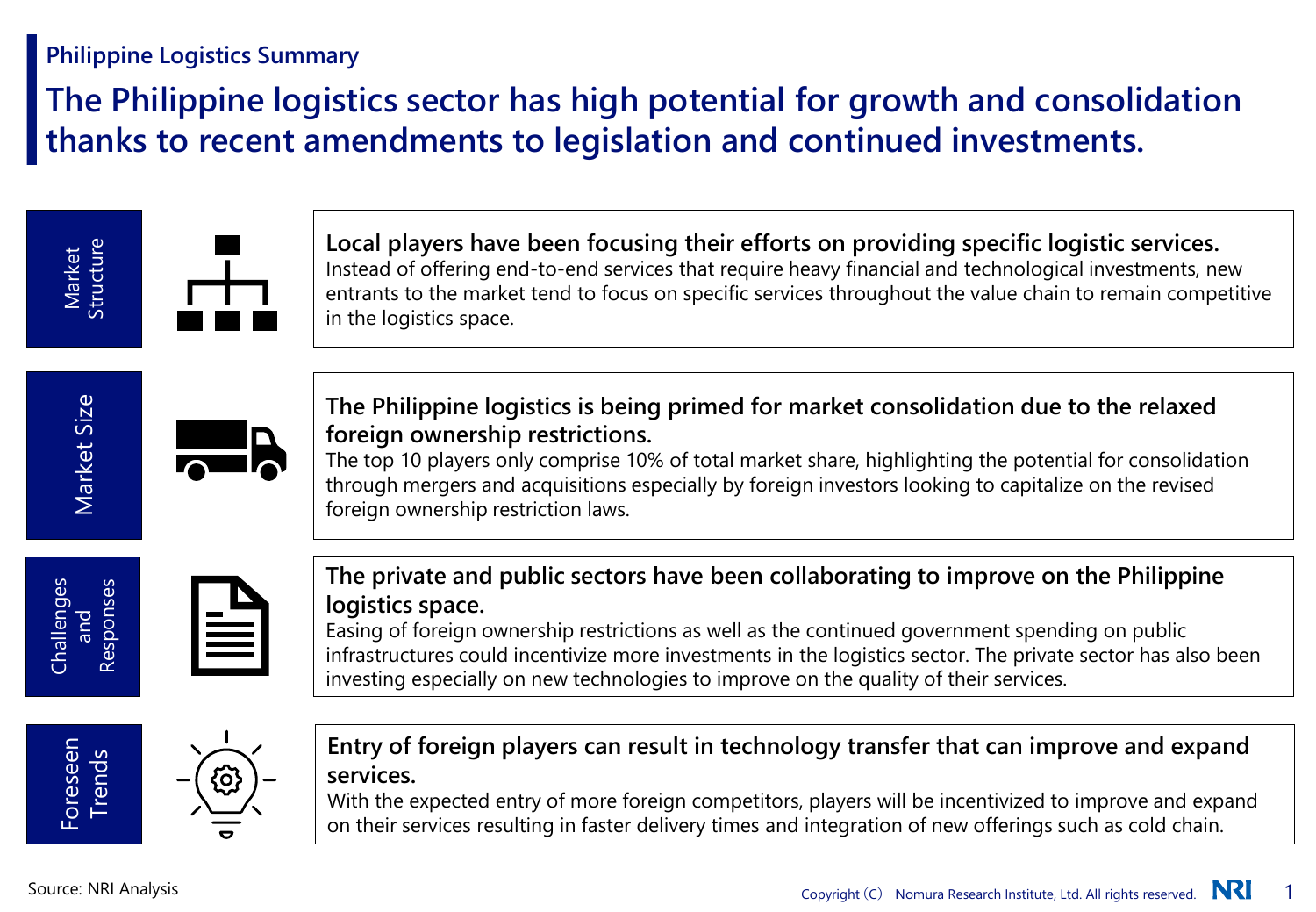# **1) Philippine Logistics Market Structure**

**Due to considerable capital and technical investments to operate as an integrated logistics provider, local logistics players often focus on a specific part of the value chain to offer to customers.** 

**PH Logistics Market Structure**



- Major logistics players leverage their financial and technical advantages as well as the scale of their operations to offer customers a wide array of services, from end-to-end logistics, international and/or domestic freight, warehousing or contract logistics.
- Despite the complet, efficient and value-adding services that an intergrade logistics player can provide, the financial and technical investment size needed to be this type of player deters most local logistics players
- Thus, most local logistics players focus on a specific part of the value chain, offering only these services to both integrated logistics players and end-customers.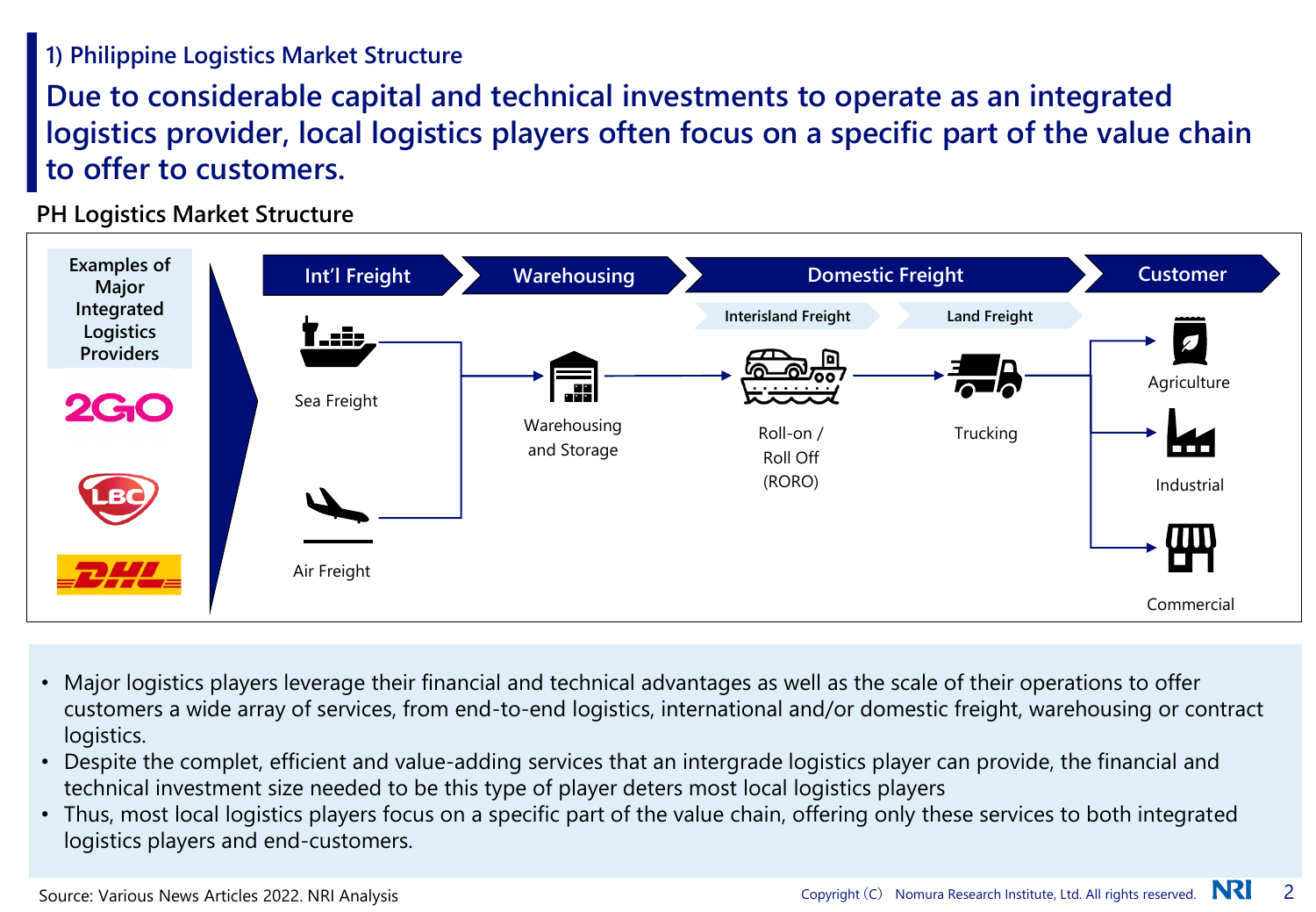## **2) PH Estimated Market Size and Market Shares**

**Relaxed foreign ownership restriction in logistics is an opportunity for foreign players to invest-in one or several non-integrated logistic players, allowing the industry to be less fragmented in the process.** 

# **2020 Estimated Market Size and Market Shares of PH Logistic Industry (in PHP bn)**



### **Historically Dominated by Local Logistics Players**

Legal restrictions on foreign ownerships has allowed local companies more freedom to collectively dominate logistics industry, leading to many local companies focusing on offering one or several aspects of logistics services such as trucking, warehousing or both due to lower investment and operational costs.

### **Opportunity for Foreign Players to Invest in Non-Integrated Logistics Players, allowing Consolidation of Market**

- Following the implementation of the amended Public Service Act in 2021, wherein full foreign ownership in selected industries, including logistics will be allowed, more foreign players are expected to entire the PH logistics market, thereby increasing competition and enabling knowledge and technological transfer among local players and foreign partners.
- This also opens the door for potentially more M&A activities for foreign players to acquire and bolster up their own operations to provide both fully integrated or non-integrated logistics services as well

Source: Various News Articles, Sept to Dec 2021. 2021 Businessworld Top 1000 PH Corporations NRI Analysis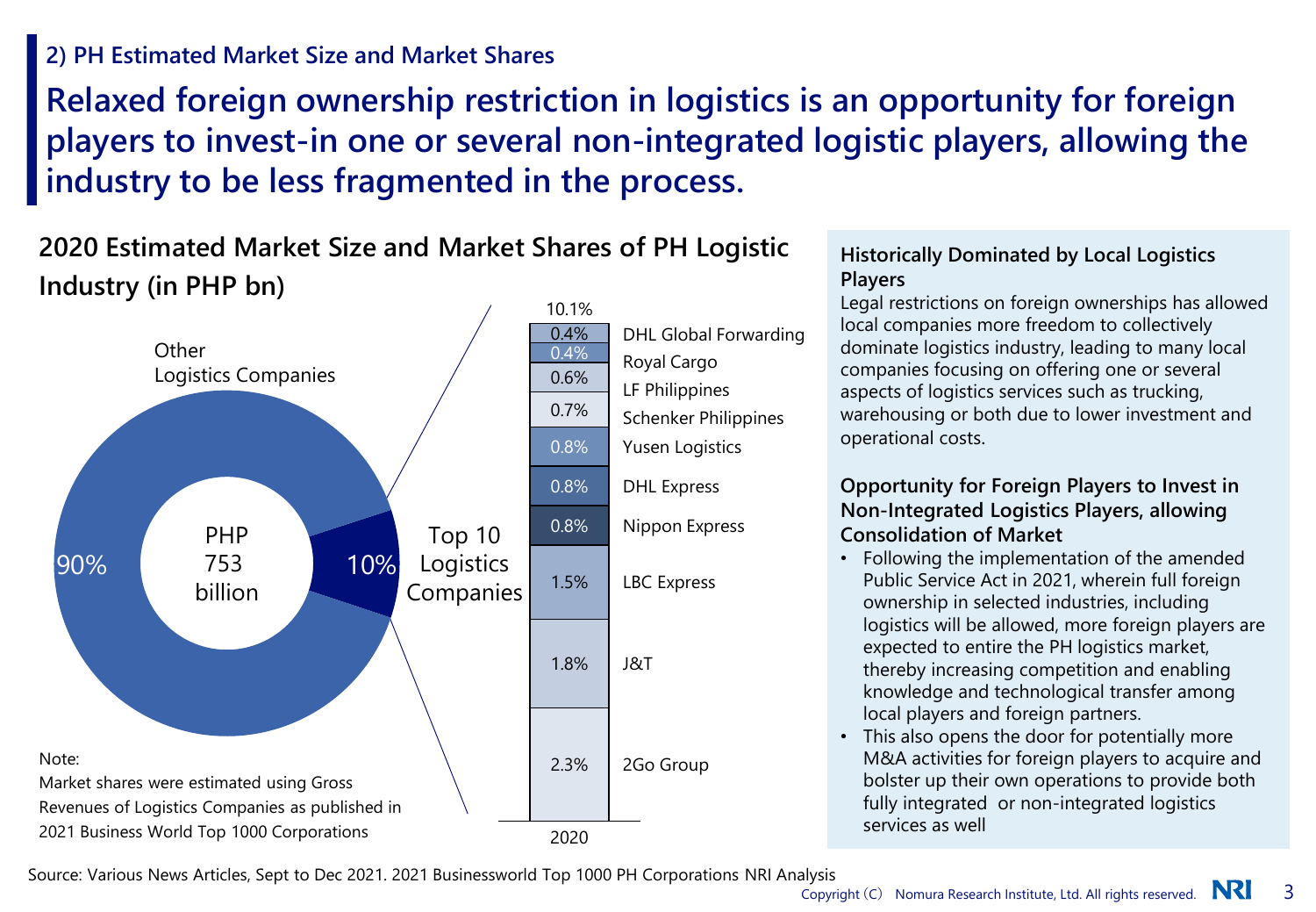# **3) Major Challenges and Responses in PH Logistics Industry**

**Given its importance toward the economic recovery and growth of the PH, both private and public sectors having been trying to address major challenges in the logistics industry.**

### Challenges **Response** Response

|  | ш |
|--|---|
|  |   |
|  |   |
|  |   |

**Stringent Regulations, esp. on Foreign Participation** A highly regulated industry, players often decry and blame inefficiencies on the many rigid regulations they are required to follow, including foreign ownership restrictions, truck bans and number coding.

## **Billions in Daily Economic Loss due Traffic Congestion and Poor Infrastructure**



Industry players are expecting daily economic loss due to traffic congestion in Metro Manila to rise to PHP 5.4 billion per day by 2035, if nothing is done to address lack of mass public transportation, seaport congestion and improved interisland connectivity

## **Higher Customer Expectations**

Pandemic brought on higher service level expectations from both B2B and B2C logistics customers, with both segments demanding quicker and more efficient, reliable and cost competitive services.

### **Amended Public Service Act**

To increase competition, improve services and potentially lower costs, PH government has allowed 100% foreign participation in all logistics activities starting mid-2022.

### **Build, Build, Build Transport Infrastructure Projects**

As of 2021, DPWH has completed a total of 29,264 km of road projects, including road widening and rehabilitation works, designed to increase transportation efficiency throughout the entire country. Similarly, DPWH is slated to start development of a combined 32.47 km interisland bridges project connecting Panay, Guimaras and Negros Island in Western Visayas, with project financed by Export-Import Bank-Economic Development and Cooperation Fund of Korea worth USD 56.5 million.

### **Players More Open to Technology-Driven Solutions**

Cognizant to customer's demand for higher service level, some large integrated logistics players such as LBC have started considering technological solutions (i.e. Block Chain, Route Optimization Solutions, Warehouse Management Systems, etc.) to upgrade and enhance services.

- Private sector has continued to work and cooperate with government to determine the best possible solution to these issues, especially when logistics industry has been identified as essential catalyst for PH economic recovery and growth.
- In the interim, the private sector has been developing strategies to work with and around regulatory and infrastructure challenges, such as using smaller trucks and increasing fleet size of these to avoid truck bans and number coding policies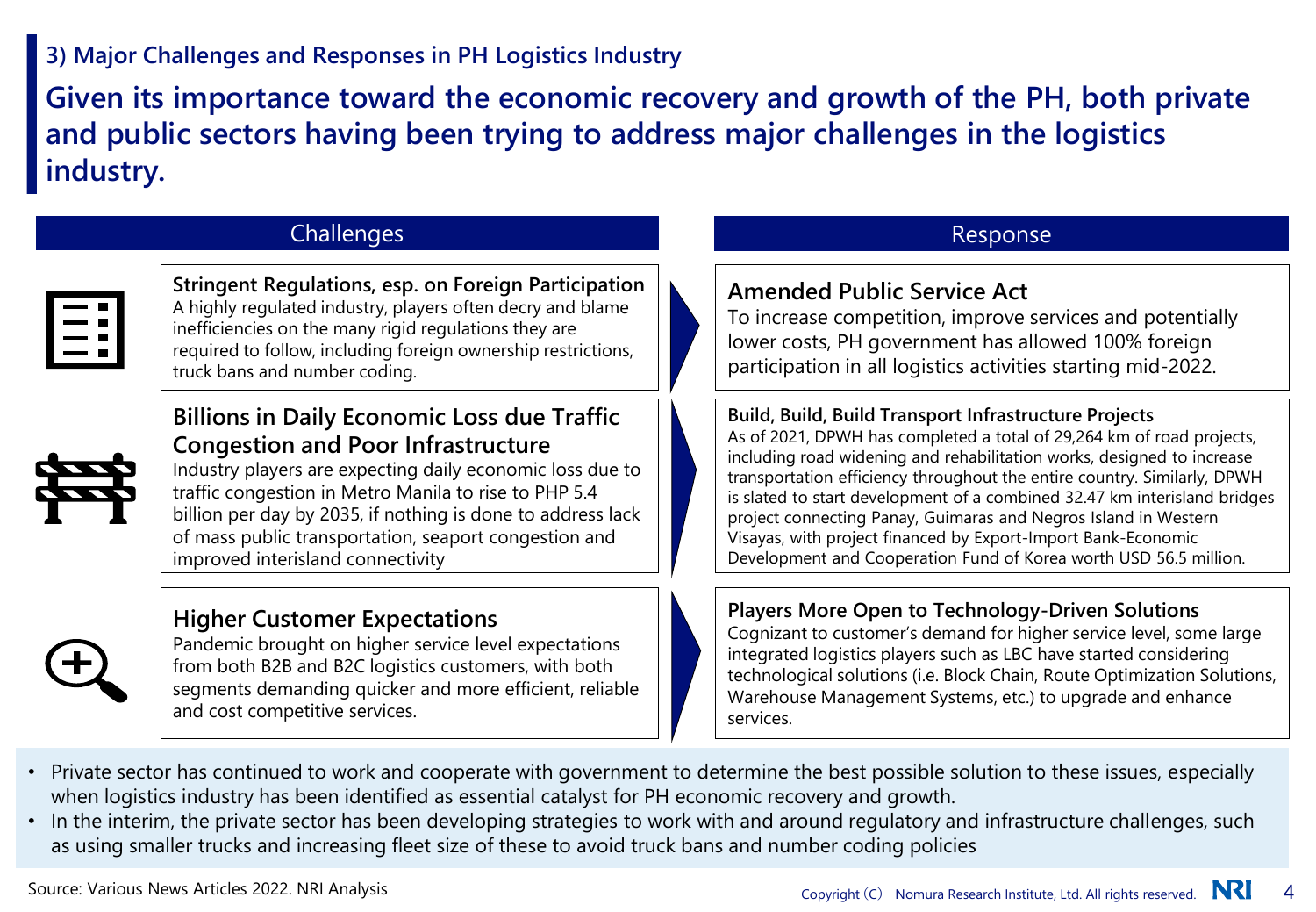## **4) Foreseen Trends in Philippine Logistics**

# **Entry of more foreign players, quicker delivery times and synergistic development of Cold Chain are some of the foreseen trends in PH logistics.**

# **Foreseen Trends in the Philippine Logistics Industry**



### **Entry of More Foreign Players, especially Non-Integrated Logistics Players**

Relaxation of foreign restrictions in logistics industry will stimulate the entry of more foreign logistics players, particularly nonintegrated logistics players that are looking to service specific demand or demands (i.e. warehousing, last mile delivery, freight forwarding, etc.) of industries such as eCommerce market, retail and FMCG.



### **Quicker Delivery Times due to Improved Public Infrastructure and Technology-Use**

- Improvements in road infrastructure through the government's Build, Build, Build program will allow quicker movement of goods, particularly when modernization and rehabilitation of current mass public transportation is on-going and designed to ease traffic congestion.
- Similarly, with logistics companies recognizing the potential of technology to increase their operational efficiency and competitiveness, customers can expect quicker, safer and more transparent and reliable delivery services to satisfy all expectations.

### **Enhancing Express Delivery Business Models to Address Preferences of eCommerce Development**



- With eCommerce being a ubiquitous part of the everyday lives of Filipino consumers, more and third party logistics services will enhance business models to address customer demands for quicker, more transparent and reliable delivery services.
- In May 2022, Lazada Philippines, through a partnership with Grab Philippines, started offering same day and on-demand delivery services for selected product categories, within Metro Manila, providing customers with quicker access to their purchases, especially grocery items and other basic necessities.



### **Synergistic Development of Cold Chain**

- Cold Chain industry will see an accelerated development, evidenced by the government's creation of the Philippine Cold Chain Roadmap to address both COVID vaccine and food security, storage and transportation in the short- and long-term respectively.
- However, any development in cold chain will dependent on the similar development of synergistic sectors such as agriculture and power; these two sectors represent the demand side of cold chain and an important investment consideration and operational input, respectively.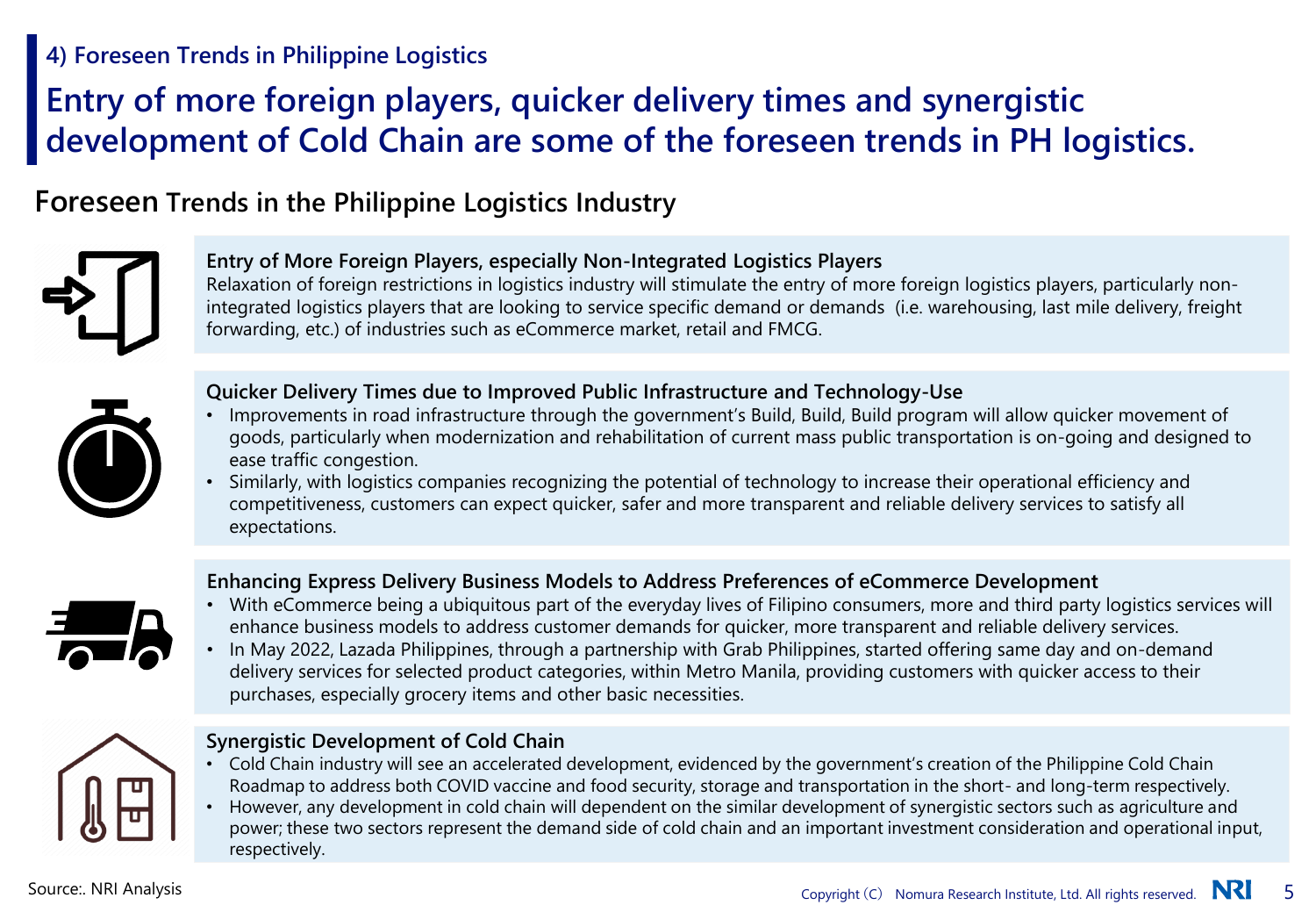# **About the Author**



**Josh Co** Business Analyst joshua.co@nrisg.com

Industry Expertise: Financial **Services** 

Josh joined NRI Manila in 2021. He has worked on projects in the food and beverage, healthcare, and financial services industries. He has a Bachelor's Degree in Management Engineering from the Ateneo de Manila University.

To learn more about this particular topic or NRI Manila Branch's profile and services, you may contact us through [nrimanila-inquiry@nrisg.com](mailto:nriphinquiry@nrisg.com)